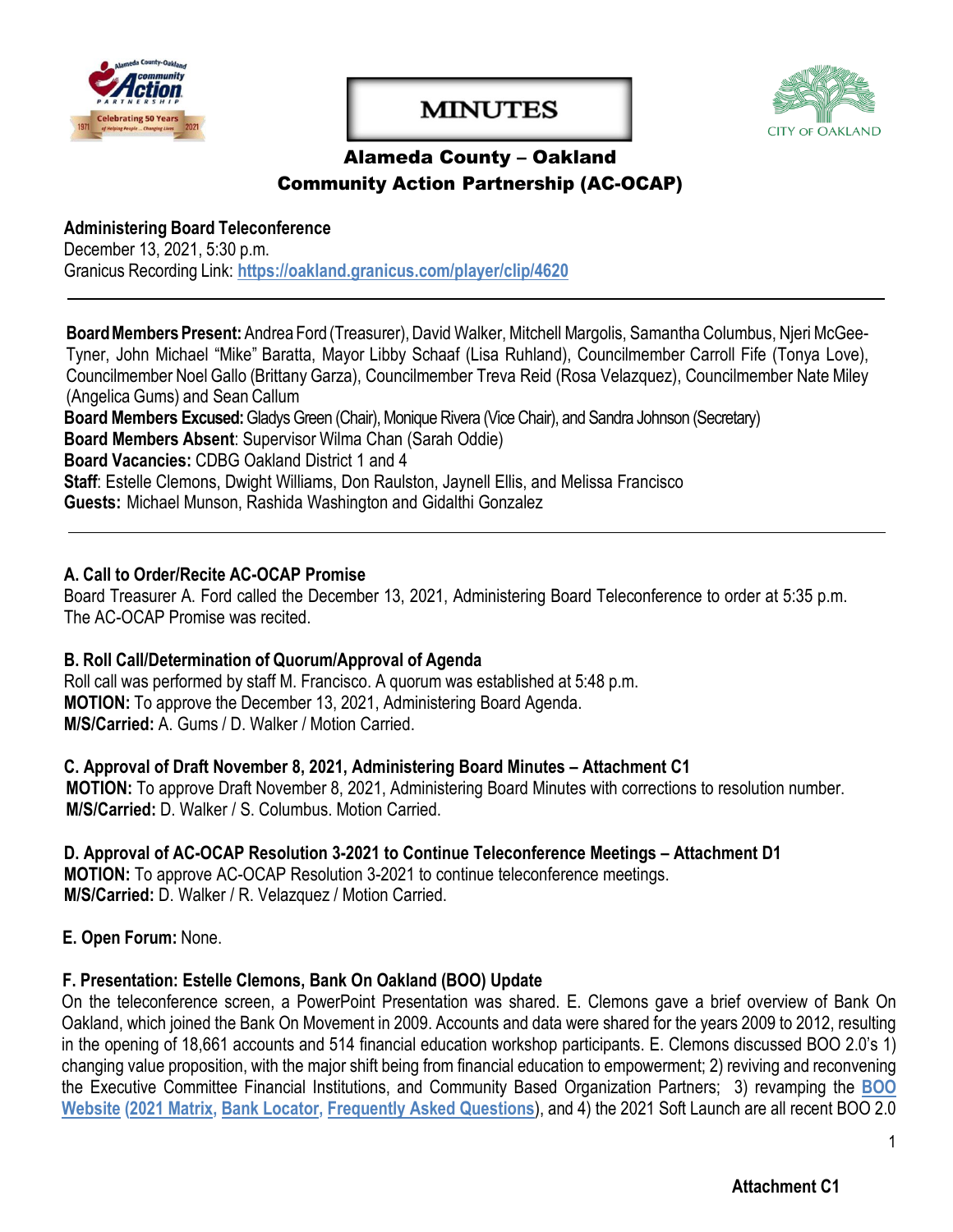activities. The **[October 7, 2021 Virtual Partner Convening](https://myemail.constantcontact.com/Thank-you-for-attending-Bank-On-Oakland-s-Partner-Convening-.html?soid=1126321460044&aid=MBkIBjcXv7s)** gathered input on the ground perspective and resident needs, established connections with the community, City of Oakland Departments, Financial Institutions, and explored opportunities for integrating City of Oakland BOO and other Financial Empowerment Initiatives. E. Clemons wrapped up her presentation to the AC-OCAP Board by laying out the Next Steps, which include Eden I&R Training, the BOO Survey, 2022 meetings, an advertising campaign, and the April 2022 (tentative) Official Launch with a Mayor Press Event.



# (Above) **BOO Website Quick Response (QR) Code**

# **G. Community Action Partnership (CAP) Updates (E. Clemons)**

The Board welcomed CAP's new Program Analyst, Jaynell Ellis.

# **1. Board Updates**

# **A. Community [Development](https://www.oaklandca.gov/services/join-the-alameda-county-oakland-community-action-partnership-board) Block Grant (CDBG) Oakland District 1 and 4 Board Vacancies**

Brigitte Cook, who served as Councilmember Lynette McElhaney's representative on the Board, intends to apply for the Oakland District 1 vacancy. Board Recruitment for Oakland District 4 continues.

# **B. Board Membership Applications Due – December 31, 2021 (S. Columbus and G. Green)**

The application and membership terms are included in the Agenda Packet (Attachment G1B). Members representing CDBG Oakland District 6 (S. Columbus) and 7 (G. Green) have terms that expire December 31, 2021 and must reapply. Board Members M. Margolis and D. Walker will have completed their Special Vacancy terms on December 31st and will begin new membership terms on January 1, 2022.

**ACTION ITEM:** Board Members S. Columbus and G. Green to submit membership applications by December 31, 2021.

#### **C. 2022 Board Meeting Schedule**

E. Clemons reviewed the 2022 Board Meeting Schedule (Attachment G1C), noting that all meetings in 2022 will be held on the second Monday of the month.

#### **D. Board Acknowledgements**

E. Clemons asked Board Members to submit Board Acknowledgements for the January Administering Board Meeting to highlight the exceptional work they are performing in the community.

# **2. 2022 Community Services Block Grant (CSBG)**

# **A. City Council 2022 CSBG Contract and Resolution Scheduled for December 21, 2021**

California Department of Community Services and Development allocated \$1,391,569 for the 2022 Program Year, which is approximately \$4,000 less than the 2021 allocation; nevertheless, initial allocations are typically increased. The City Council will hear the Draft AC-OCAP 2022 CSBG State Contract Resolution Agenda Report, which is contained in the Agenda Packet (Attachment G2A), on December 21st.

**ACTION ITEM:** CAP Staff to email amended copy of AC-OCAP 2022 CSBG State Contract Resolution when it becomes available.

# **B. 2022 Draft CSBG Budget**

On the teleconference screen, the draft budget for fiscal year 2022 (Attachment G2B) was displayed; E. Clemons noted that the draft is a placeholder; a revised document will be prepared in January. E. Clemons reviewed the \$1,391,569 budget, emphasizing administrative and program expenditures as well as areas where reprogramming may be possible due to cost savings as a result of the COVID-19 Pandemic.

# **3. AC-OCAP Programming**

# **A. AC-OCAP Update (2021 CSBG, 2020-2022 CARES, 2022 CSBG)**

E. Clemons described the tragic experience of a St. Vincent de Paul Head Start family who were recent victims of gun violence and are struggling to secure transitional housing. This family is among the eighteen identified as homeless through Head Start services and will receive CSBG funds, thereby addressing AC-OCAP Strategic focus of reducing homelessness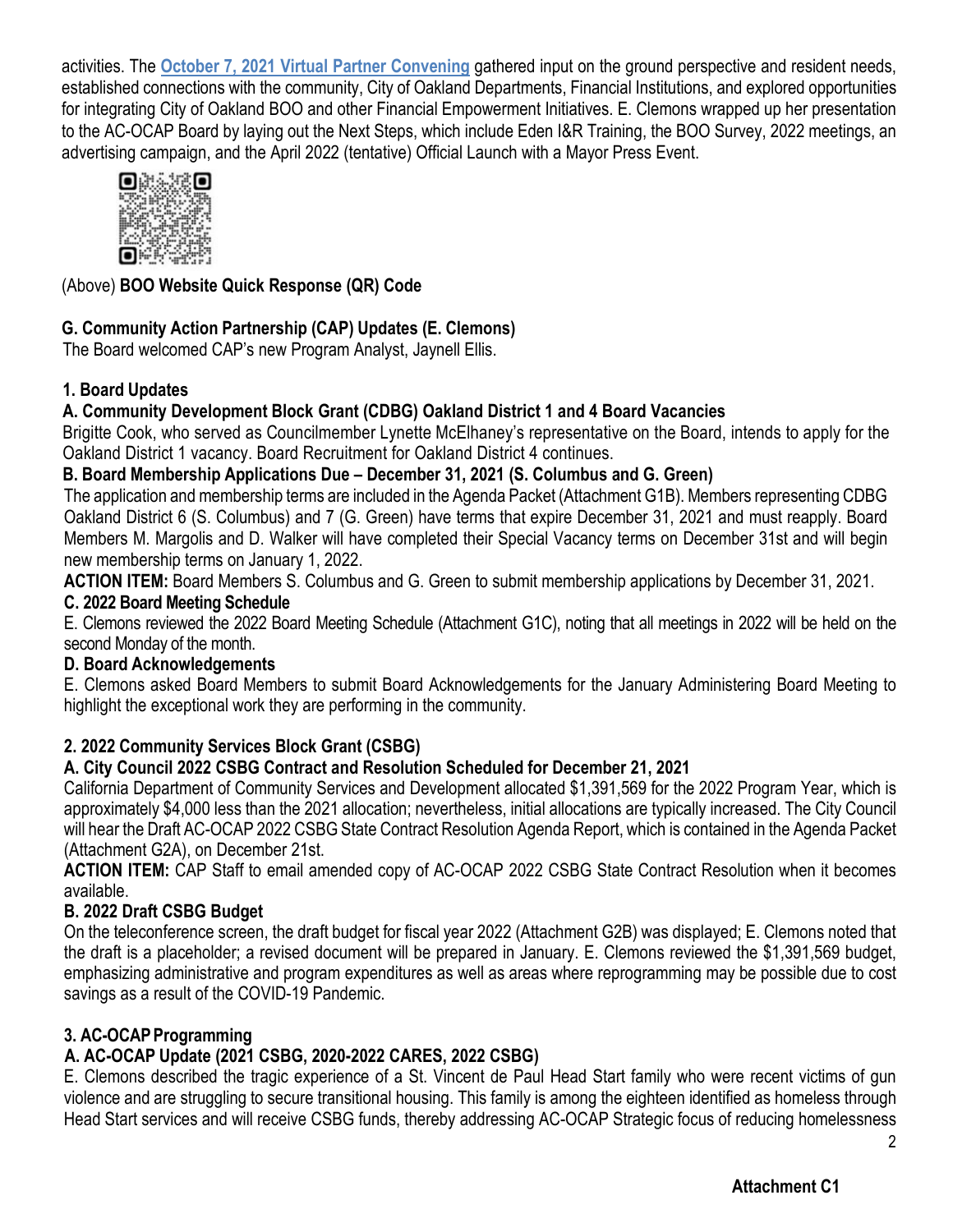among families with children.

#### **B. 2021-2022 Earned Income Tax Credit (EITC) Campaign – EITC Awareness Day – January 28, 2022**

Don Raulston, Volunteer Income Tax Assistance (VITA) Coordinator, is providing weekly training workshops to sixteen City of Oakland Volunteers to ensure IRS certification by mid-January 2022. The University of California Berkeley VITA program will provide fourteen volunteer tax preparers for the 2022 tax season. The Downtown Oakland Senior Center, located at 200 Grand Avenue will function as the EITC tax site once again. AARP will provide services at the tax site two days a week, while the City of Oakland will provide drop-off services three days a week. Call the EITC Hotline at 510-238-4911 for further information.

#### **4. Conferences/Travel**

#### **National Community Action Foundation (NCAF) Conference, Virtual | November 1, 8, 15 and 17, 2021 – Report Out**

E. Clemons acknowledged the difficulties of attending virtual conferences when work demands exist. The conference sessions were recorded and are accessible for viewing when time permits.

#### **2022 National Community Action Partnership (NCAP) Management Leadership Training Conference (MLTC)**, **Virtual, February 2-4, 2022**

E. Clemons encouraged Board Members to save the date for the upcoming MLTC Conference. More information will be shared when it becomes available.

#### **5. Public Comment: (Specific Agenda Item(s): Audience Comment Period)** – None.

 **MOTION:** To accept E. Clemons Community Action Partnership Updates. **M/S/Carried:** S. Callum / D. Walker / Motion Carried.

#### **H. Future/Proposed Agenda Items (See Chart Below)**

**January –** (Oakland Rising Action); Spectrum Community Services

#### **I. Attachments**

- **C1** Draft November 08, 2021, Administering Board (Special Meeting) Minutes
- **D1** AC-OCAP Resolution 3-2021
- **G1B** AC-OCAP Board Membership Terms and Application
- **G1C** 2022 AC-OCAP Administering Board Meeting Schedule
- **G2A** 2022 CSBG State Contract and City of Oakland Resolution
- **G2B** 2022 Draft CSBG Budget

# **J. Announcements**

**Oakland Rotary** – (S. Callum) Civic Thursday Speaker - Oakland Mayor Libby Schaaf - *The State of Our City*, January 6, 2022 at 12:30.

#### **United Seniors of Oakland and Alameda County (USOAC)** – None.

**Alameda County Social Services/All IN/ Board of Supervisors (BOS)** – (A. Gums) Community Engagement Meeting on AB 1185/Sheriff Oversight - District 3 & 4, December 15th at 6pm, Webinar [Registration](https://www.eventbrite.com/e/community-engagement-meeting-on-ab-1185sheriff-oversight-district-3-4-tickets-214190097347?fbclid=IwAR39Vi7CrgUTtnjD6GHjHcpgRDuAcLnihpMRHUifFJruB5yoWCs_wHV1vTI)

**City of Oakland –** (T. Love) Oakland District 3: Town Nights, December 17th from 6pm-10pm

(R. Velazquez) Oakland District 7: Town Hall on the MACRO Program, December 16th at 6pm, Webinar [Registration](https://us02web.zoom.us/webinar/register/WN_nACPV3oATmufj5DneFwhFg?_x_zm_rtaid=_sz3uVUKT4GbjC-AwSB4Xg.1639107866388.d93688bc9cdc8d20cb343c40fe5112c0&_x_zm_rhtaid=961&fbclid=IwAR21ODgdutw13D4SircuZWqc0GD1GNu9FIIafTwRz8YliIzoaRcBrfZ0OQ4)  Holiday Food Drive, December 17th 11a-1pm at East Oakland Senior Center

**Board Members/Others** – None.

#### **K. Open Forum:** None.

# **L. Adjournment – Next Teleconference: January 10, 2022**

**MOTION:** To adjourn the December 13, 2021, AC-OCAP Administering Board Teleconference at 6:53 p.m. **M/S/Carried:** D. Walker / T. Love / Motion Carried.